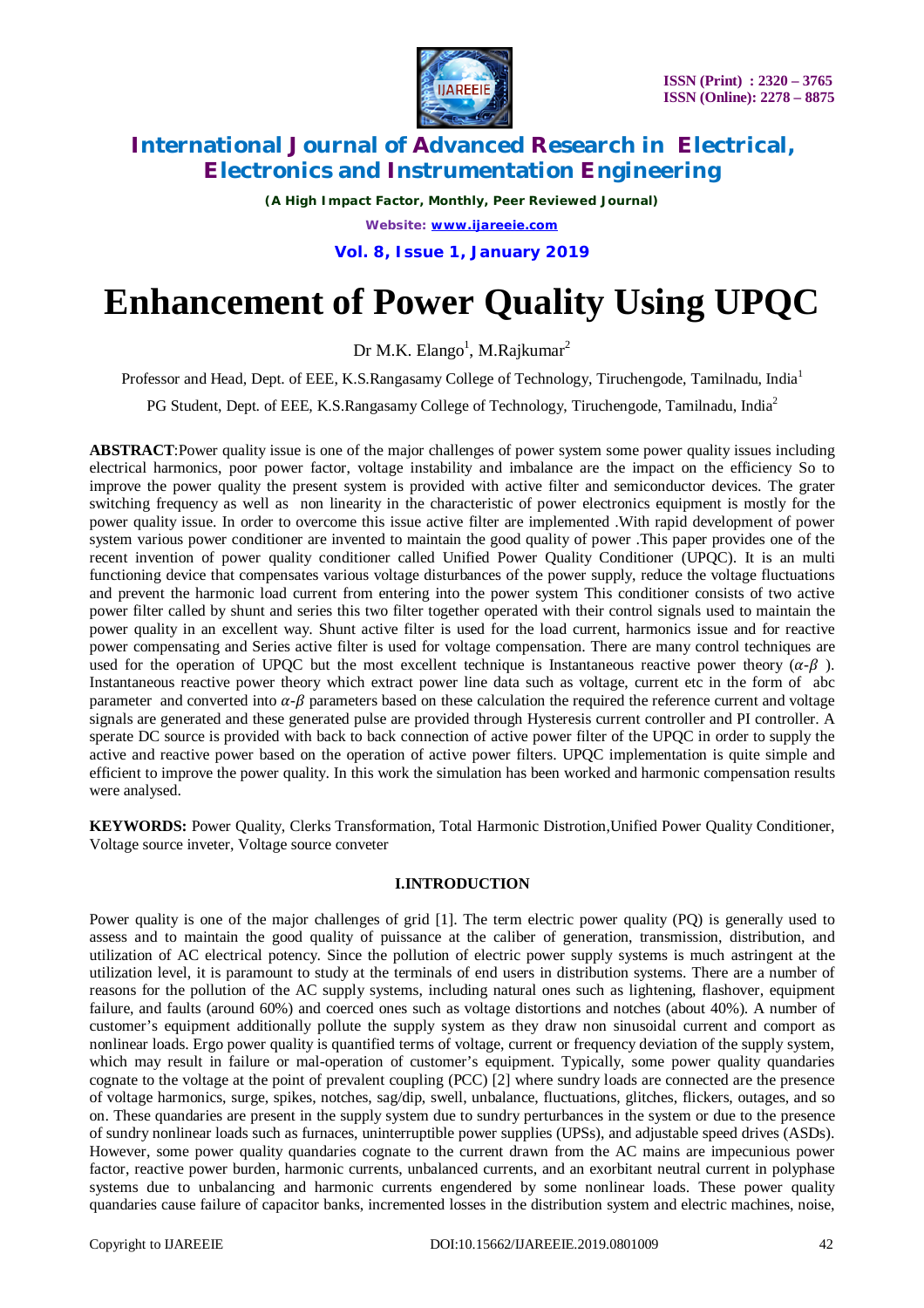

*(A High Impact Factor, Monthly, Peer Reviewed Journal)*

*Website: [www.ijareeie.com](http://www.ijareeie.com)*

### **Vol. 8, Issue 1, January 2019**

vibrations, over voltages and exorbitant current due to resonance, negative sequence currents in engenderers and motors, especially rotor heating, derating of cables, dielectric breakdown, interference with communication systems, signal interference and relay and breaker malfunctions, erroneous metering, interferences to the motor controllers and digital controllers, and so on.Nowadays more number of non linear are utilizing in distribution system. It requires more flexible and high speed of operation. For this situation, power quality amelioration contrivances are utilized. The main custom power contrivance which are utilized in distribution systems for power quality amelioration are D-STATCOM, AF, UPQC etc. Electrical equipment susceptible to power quality or more congruously to lack of potency quality would fall within a ostensibly abysmal domain. Mundane issues cognate to power quality are such as voltage sag, voltage swell, voltage unbalance, harmonics, voltage fluctuations. In this paper, the instantaneous reactive power theory is presented, and its emolument strategy is applied to a three phase three-wire power system

#### **II. UNIFIED POWER QUALITY CONDITIONER**

UPQC (unified power quality conditioner) is a equipment which is utilized for compensate for voltage distortion and voltage unbalance in a puissance system so that the voltage at load side is thoroughly balance and sinusoidal and impeccably regulated and additionally it is utilized to compensate for load current harmonics so that the current at the source side is impeccably sinusoidal and liberate from distortions and harmonics. UPOC is a coalescence of a shunt active power filter and series active power filter. here shunt active power filter (APF) is utilized to compensate for load current harmonics and make the source current thoroughly sinusoidal and liberate from harmonics and distortions. shunt APF is connected parallel to transmission line. here series APF is utilized to mitigate for voltage distortions and unbalance which is present in supply side and make the voltage at load side impeccably balanced, regulated and sinusoidal. series APF is connected in series with transmission line.

#### **Basic configuration of UPQC**

Basic configuration of Unified power quality conditioner has been shown





UPQC is a potency electronic contrivance which consists of two voltage source inverters (VSI) connected through a prevalent dc-link capacitor. it is utilized to mitigate both load current as well as supply voltage imperfections. the main components of a UPQC are series converter and shunt converter, dc capacitors, lowpass and high-pass passive filters, and series and shunt injecting transformers. the purport of a UPQC is to compensate for supply voltage power quality issues, such as sags, swells, unbalance, flicker and harmonics. the model of UPQC is shown in figure1 the series part of UPQC is kenned as dynamic voltage restorer (DVR). it is utilized to maintain constant and balanced voltage at the load. the series compensator injects a voltage, in such away that the voltage at the load end remains impervious to any voltage perturbance. whenever there is sag in the supply voltage then series converter injects opportune voltage to supply. the series inverter of the UPQC injects a voltage represented by the following equation

Vc=Vl-Vs………………………………….………………..(1)

in order to rescind the harmonics engendered by nonlinear load, the shunt inverter should inject the current by the following equation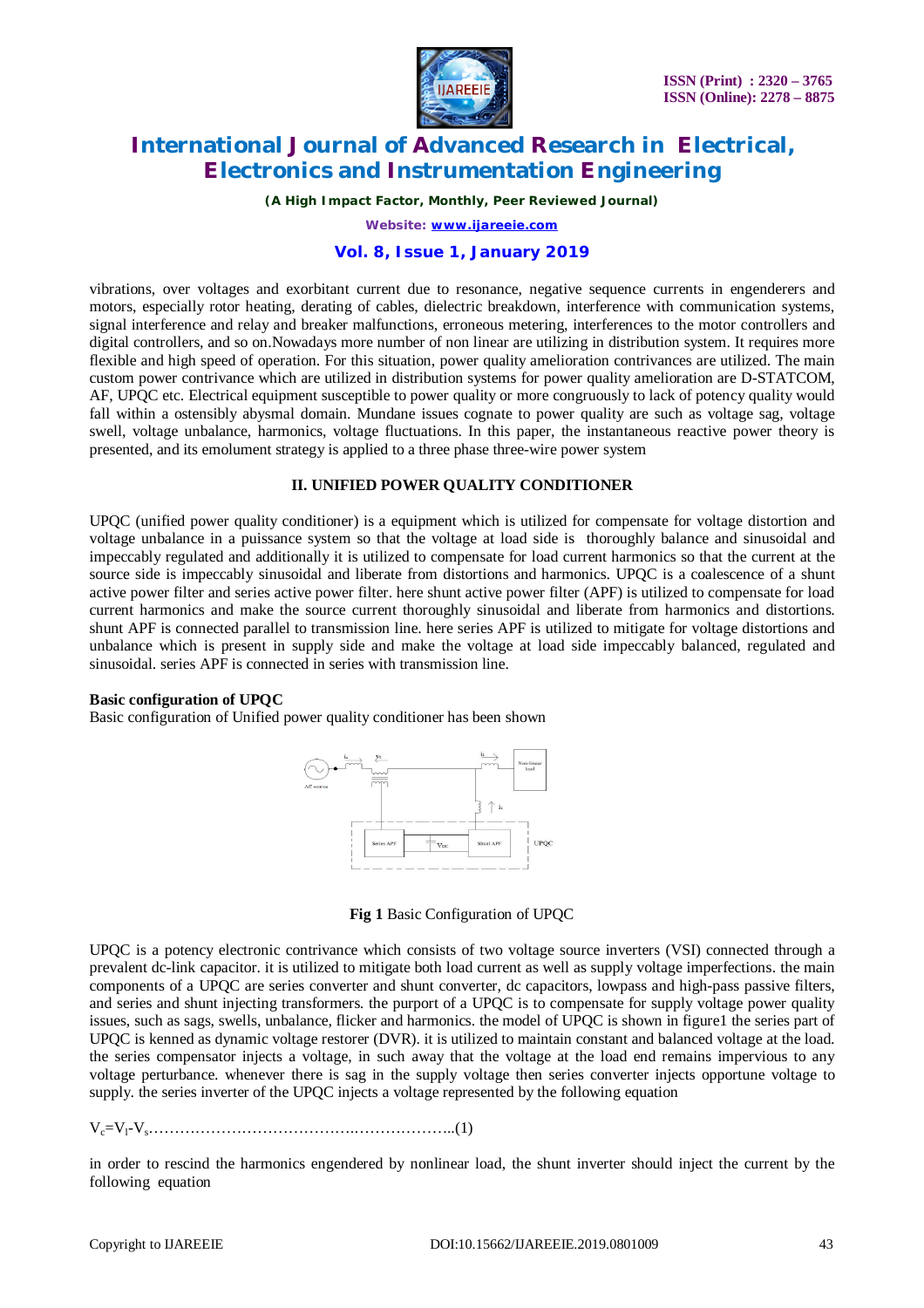

*(A High Impact Factor, Monthly, Peer Reviewed Journal)*

*Website: [www.ijareeie.com](http://www.ijareeie.com)*

### **Vol. 8, Issue 1, January 2019**

Ic=Il-Is…………………………………..…………………(2)

here dc link connected with capacitor utilized. the inverter circuit in UPQC will convert the dc voltage to ac voltage. this inverter will engender the harmonics. the harmonics engendered by these inverters are filtered by utilizing passive filters. It has been concluded from this, we have discussed about active filter and its one of the type called amalgamated power quality conditioner and discussed about UPQC is how designed and how it has been used to compensate the voltage imbalances and reduce the harmonic distortion.

### **III. INSTANTANEOUS REACTIVE POWER THEORY**

The instantaneous reactive power theory, withal designated p–q formulation is predicated on the Clarke coordinates transformation, which, applied to the voltage and current vectors in phase coordinates, gives those vectors in 0αβ coordinates In instantaneous power theory, the instantaneous three phase currents and voltages are calculated as given in following equations 3 and



……………….(3)

………………..(4)

The  $\alpha - \beta$  theory is one of several methods that can be utilized in the control active filters. It presents some intriguing features, namely,

• It is inherently a three-phase system theory

•It predicates the instantaneous values, sanctioning excellent dynamic replication

• It can be applied to any three-phase system (balanced or unbalanced, with or without harmonics in both voltages and currents)

• Its calculations are relatively simple (it only includes algebraic expressions that can be implemented utilizing standard processors)

•It sanctions two control strategies: constant instantaneous supply power and sinusoidal supply current

The instantaneous active and reactive power in the  $\alpha - \beta - 0$  coordinates are calculated with the following expressions

$$
P_0 = V_0 * I_0
$$
  
............(5)  

$$
P = V \alpha * I \alpha + V \beta * I \beta
$$
  
............(6)

$$
Q=V \alpha * I \alpha - V \beta * I \beta \qquad \qquad (7)
$$

where

Po = instantaneous zero sequence power

 $P =$  instantaneous real power

 $Q =$  instantaneous imaginary power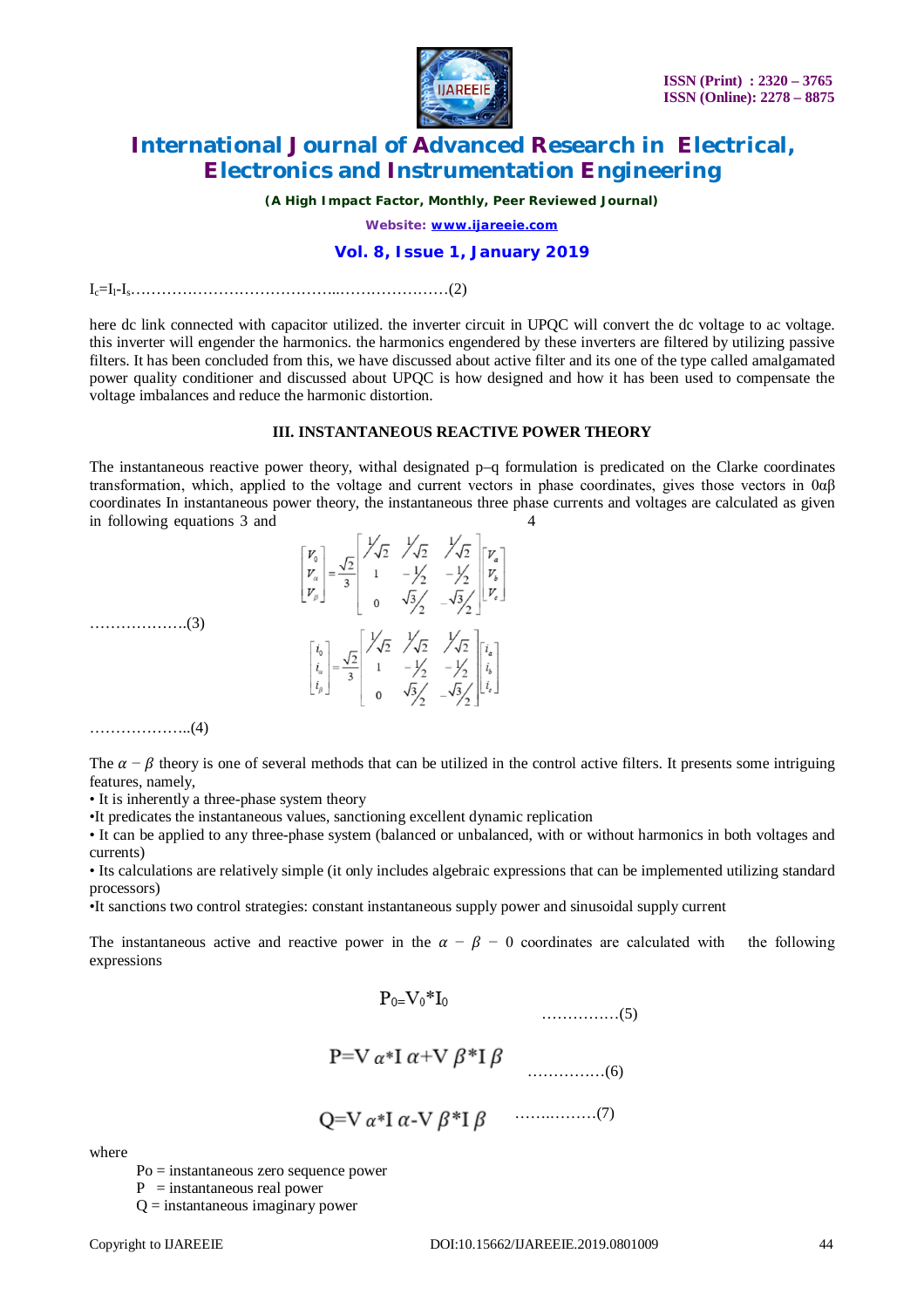

*(A High Impact Factor, Monthly, Peer Reviewed Journal)*

*Website: [www.ijareeie.com](http://www.ijareeie.com)*

### **Vol. 8, Issue 1, January 2019**

V  $\alpha$  I  $\alpha$  and V  $\beta$  I  $\beta$  are instantaneous real and imaginary powers respectively. Since these equations are products of instantaneous currents and voltages in the same axis, in three-phase circuits, instantaneous authentic power is p and its unit is watt.

### **IV.CONTROL SCHEMES OF ACTIVE POWER FILTER**

### **A. CONTROL SCHEME OF SHUNT ACTIVE POWER FILTER**

The shunt active power filter can be controlled by Generation of reference compensating current and Generation of gating signal by hysteresis current controller as shown fig 2.The source voltages and load currents are taken and it is converted from  $a - b - c$  phases to  $\alpha - \beta - 0$  cordinate. This conversion is kenned as Clarke's transformation. After that power calculation is authentic power and imaginary power is calculated. After that power which is to be compensated is ascertained. This currents in  $\alpha - \beta$  coordinates are transformed into  $\alpha - b - c$  axis by inverse Clarke's transformation. This is the reference compensating current. It is given to hysteresis current controller along with shunt APF authentic output current. In current calculation low pass filter is utilized to abstract higher order harmonics of power Hysteresis controller is utilized as it is simple, it has expeditious transient replication, it enhances stability,& has good precision. Hysteresis



**Fig 2** Control Scheme of Shunt Active Power Filter

current controller is utilized for engendering switching signal by comparing the error present in the current in a finetuned tolerance band. Here comparison is done between the authentic current & reference current within a fine-tuned tolerance band. It is different for different phases. Hysteresis current controller is utilized to compare current so to engender switching signals for Shunt APF. Here the reference current  $ic$  is compared with genuine current  $ic$  of shunt APF within a given hysteresis band.

### **B. CONTROL SCHEME OF SERIES ACTIVE POWER FILTER**

By the Generation of reference compensating voltage and Comparing reference compensating voltage as shown in fig 3 with real compensating voltage in voltage controller and engendering PWM signal for voltage source inverter



**Fig 3** Control Scheme of Series Active Power Filter

PI controller is mainly used to reduce the steady state error. The puissance loss across DC capacitor should withal be ascertained. It is found with the avail of PI controller. Gain of PI controller is kept congruous. Power which is to be compensated are harmonic component of authentic power and whole imaginary power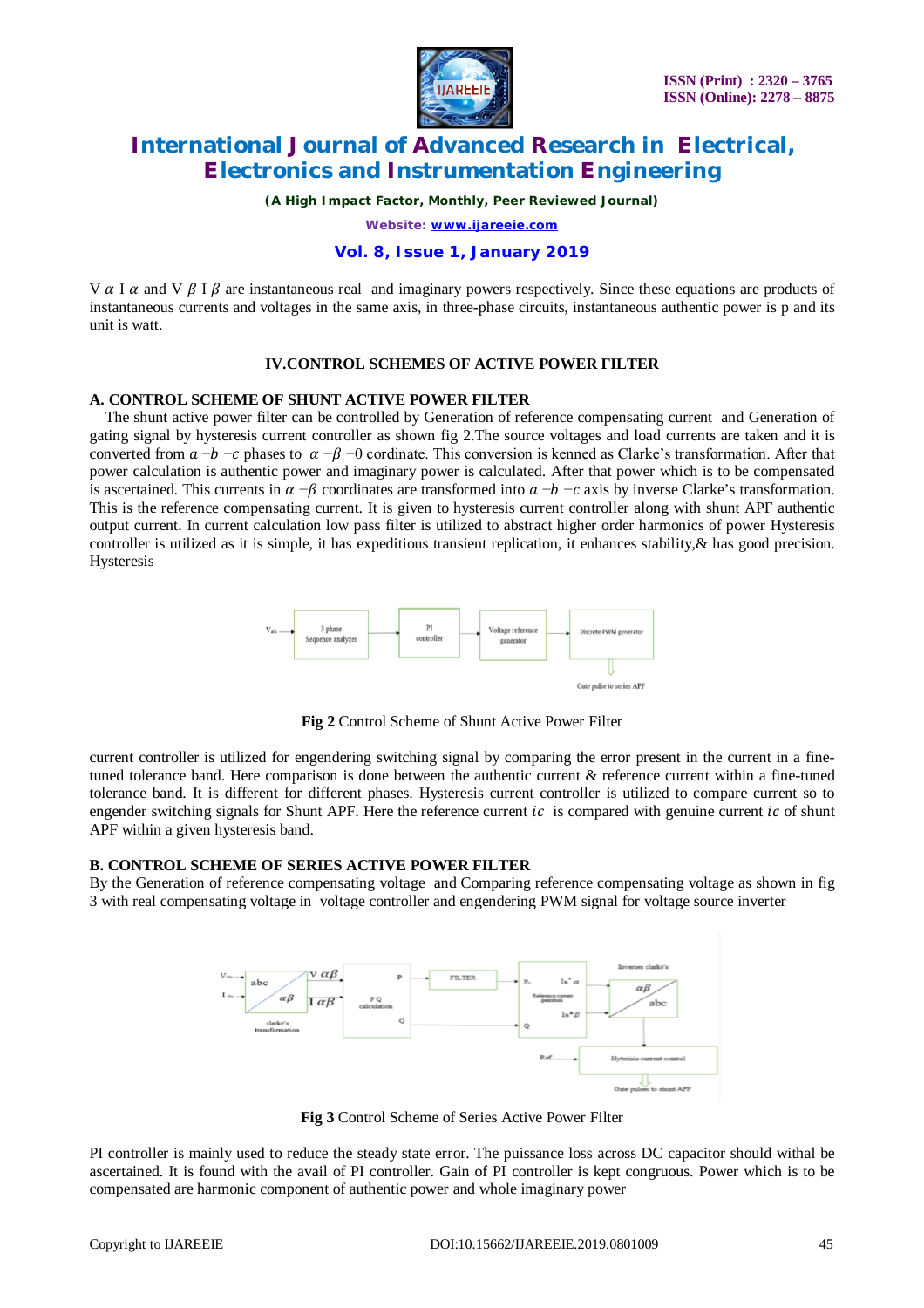

*(A High Impact Factor, Monthly, Peer Reviewed Journal)*

*Website: [www.ijareeie.com](http://www.ijareeie.com)*

### **Vol. 8, Issue 1, January 2019**



**Fig 4** Simulink Model of UPQC

### **V. MATLAB SIMULATION AND RESULT**

MATLAB is an interactive system for numerical computation. The simulation diagram of unified Power Quality Conditioner is shown below in fig 4

| <b>Types</b>            | Range       |
|-------------------------|-------------|
| Three phase source      | 110Kv       |
| Three phase transformer | $110/33$ Ky |
| Inductor                | $4e-3H$     |
| Series transformer      | $250e-6KVA$ |
| Non liner RL load       |             |

### **Table 1**System Parameters

The UPQC has simulated utilizing the instantaneous reactive power theory. The source voltage and current waveform afore and after connecting the UPQC are analysed. It has descried that the source voltage is distorted afore connecting the UPQC and the distorted is reduce after connecting the UPQC.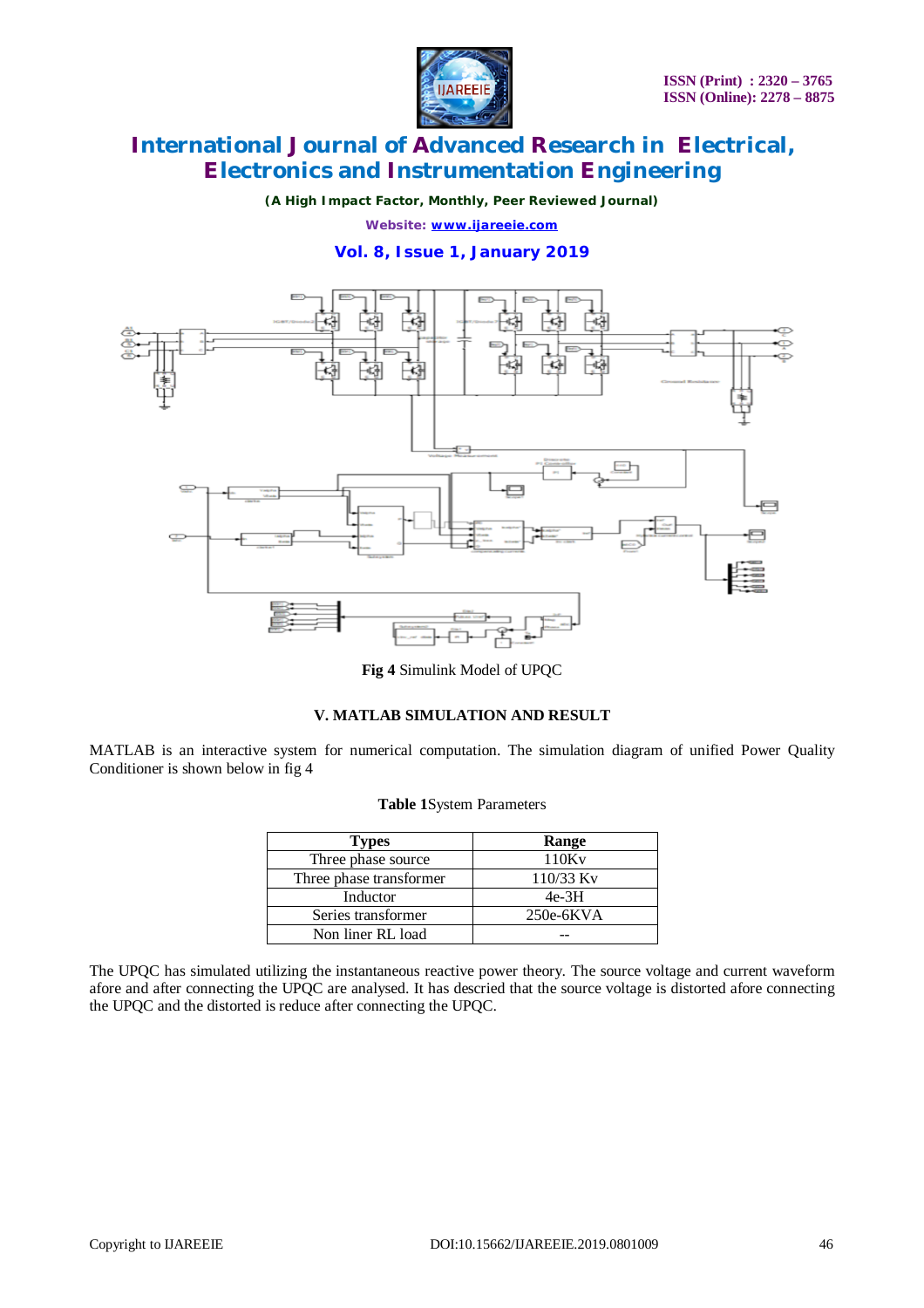

*(A High Impact Factor, Monthly, Peer Reviewed Journal) Website: [www.ijareeie.com](http://www.ijareeie.com)*

### **Vol. 8, Issue 1, January 2019**

### **A.Without UPQC**

The system is simulated at the intervals of 0.8 to 1.6 during this sag and swell are crated and waveform is obtained



**Fig 5** Voltage and Current Wave Form Without UPQC

### **B.With UPQC**

The voltage and current waveform is obtained and it has been conclude that the emolument is done during the duration of 0.85 to 1.6 sec and 0.05 sec in wave form has uncompensated sag,swell as shown below.



**Fig 6** Voltage and Current Wave Form With UPQC

### **C. HARMONIC DISTORTION**

The Harmonic distortion in the system is analysed in source side. The THD in source side afore connecting UPQC is9.56% at the time of 0.84 sec and 3.13% at the time of 0.83 sec and THD is analysed in source side after connecting UPQC is 0.4% at the time of 0.86 sec as shown below



**Fig 7** THD Without UPQC **Fig 8** THD With UPQC

### **VI.CONCLUSION AND FEATURE SCOPE**

In this paper the incrementation in commercial and industrial load has results in rigorous power quality quandary in the transmission and distribution side. The consumption of electrical energy is incremented desultorily due to increment in consumers. The major perturbance in the distribution side cause losses of equipment, damage equipment. This major perturbance in the distribution side is minimized by the proposed method to a great extent. To solve these quandaries several solutions have been developed and cumulated power quality conditioner is the one of the most popular solution used nowadays. The UPQC can perform the function of both DSTATCOM and DVR. In these work it has been